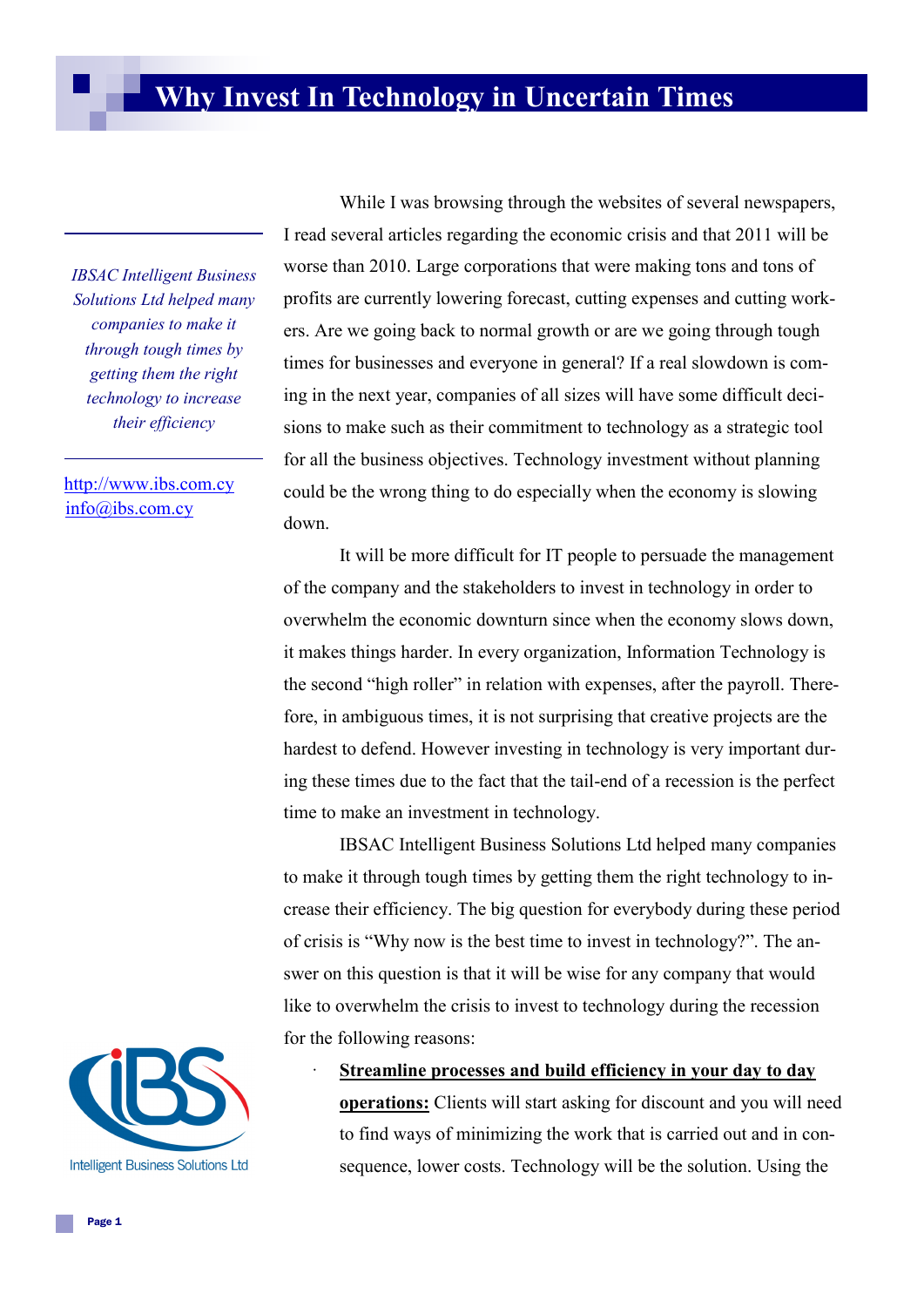*IBSAC Intelligent business Solutions Ltd will make sure that you will spend wisely for the right equipment and services in order to have a ROI the soonest possible.*

<http://www.ibs.com.cy> [info@ibs.com.cy](mailto:info@ibs.com.cy?subject=Request)

correct software packages, you will be able to "Do more with less" which corresponds to do more work within smaller time frames. This approach has two very important advantages. The first one is that you will be able to finish work on time and keep your existing clients happy, and the second is that you will be able to do more work within the same timeframe. For example, the advantage of making an upgrade to a customized accounting software (or any other technology) corresponds that more can be done with fewer people.

- ·**Gain competitive advantage:** It is very important to differentiate yourself from the competition, especially during the recession, not only to get new customers but to keep your existing ones. While your competitors are minimizing technology budgets, you can gain a competitive advantage using more technology that will allow you to attract more customers. Using technology you can create innovative products and services in order to get more market share. By using technology, you can "sprint-out" of the recession instead of crawling. Basically, as a businessman or as a manager you need to be able to operate the business at your peak when clients walk in and also to be able to handle easier the additional clients that you will gain.
- Attract new business: Internet is a very powerful tool and now is the time to promote your business by expanding your web presence. Think about the update of your website such as the addition of news feeds, events calendar, customer support features and many others. Also, make sure that you use SEO (Search Engine Optimization) techniques in order to maximize your visibility in search engines and increase the traffic of your website.
	- **Invest in the future:** When a crisis hit an economy, business is getting slow. However, this is the right time to plan and implement IT infrastructure improvements that will help you to hit the ground when the economy will recover. However, make sure that you invest in the right equipment in order to avoid spending in technology that will not help your business.